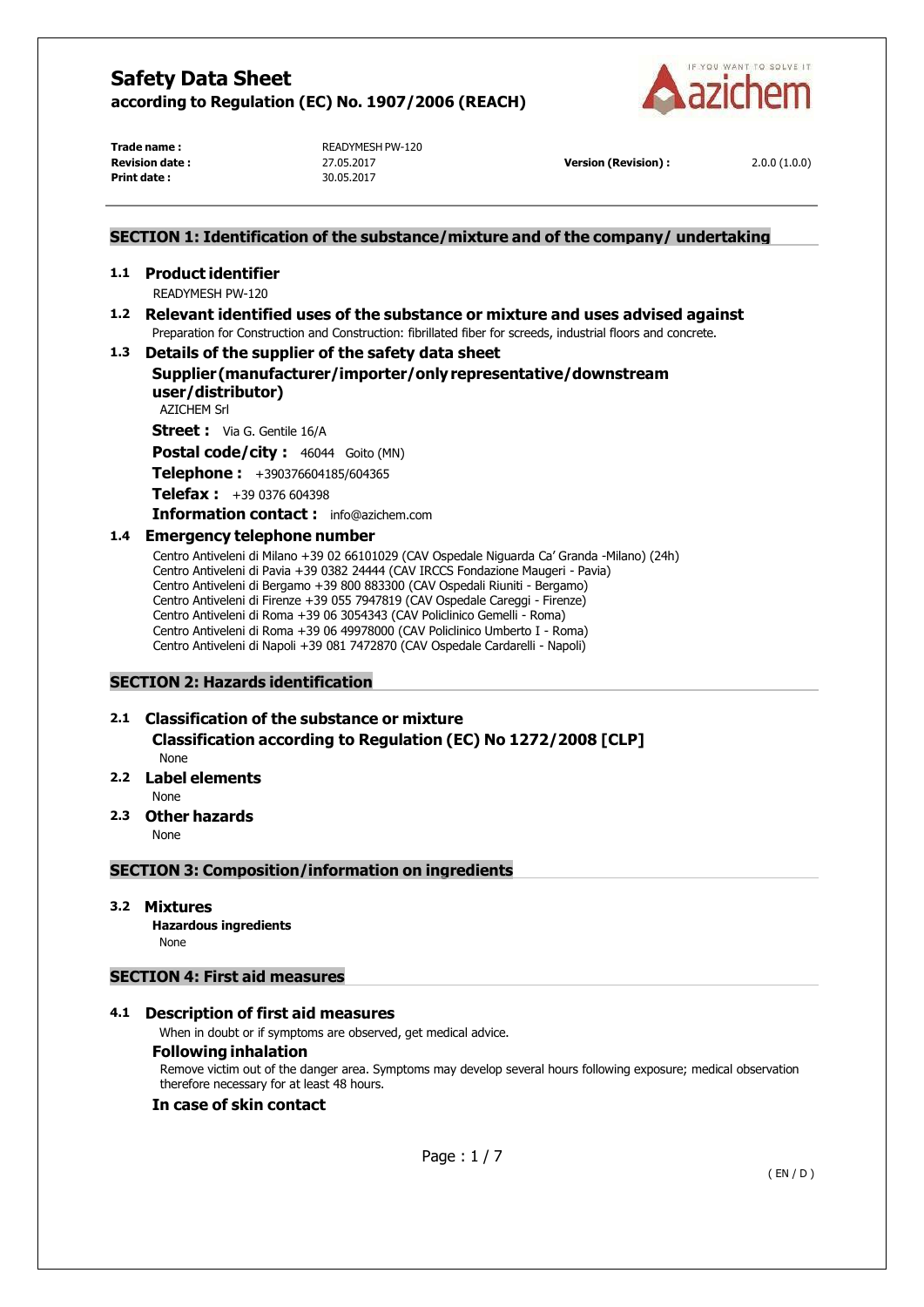

**Trade name :**<br> **READYMESH PS-380**<br> **Revision date :** 
27.05.2017 **Print date :** 30.05.2017

**Revision deater <b>Propision data z** 2.0.0 (1.0.0)

Wash immediately with: Water Remove contaminated, saturated clothing immediately. In case of skin irritation, consult a physician. In case of skin reactions, consult a physician.

#### **After eye contact**

After contact with the eyes, rinse with water with the eyelids open for a sufficient length of time, then consult an ophthalmologist immediately.

#### **After ingestion**

Never give anything by mouth to an unconscious person or a person with cramps.

- **4.2 Most important symptoms and effects, both acute and delayed** No information available.
- **4.3 Indication of any immediate medical attention and special treatment needed** None

## **SECTION 5: Firefighting measures**

## **5.1 Extinguishing media**

#### **Suitable extinguishing media**

Extinguishing powder alcohol resistant foam Carbon dioxide (CO2) Water mist

**5.2 Special hazards arising from the substance or mixture** None

## **5.3 Advice for firefighters**

Remove persons to safety.

## **Special protective equipment for firefighters**

Do not inhale explosion and combustion gases. Use appropriate respiratory protection.

### **SECTION 6: Accidental release measures**

### **6.1 Personal precautions, protective equipment and emergency procedures**

Clear spills immediately. Wear a self-contained breathing apparatus and chemical protective clothing.

#### **For non-emergency personnel**

Remove persons to safety.

### **6.2 Environmentalprecautions**

Do not allow to enter into surface water or drains. In case of gas escape or of entry into waterways, soil or drains, inform the responsible authorities.

### **6.3 Methods and material for containment and cleaning up**

#### **For containment**

Absorb with liquid-binding material (e.g. sand, diatomaceous earth, acid- or universal binding agents). Collect in closed and suitable containers for disposal.

### **For cleaning up**

The contaminated area should be cleaned up immediately with: Water Retain contaminated washing water and dispose it.

### **6.4 Reference to other sections**

Reference to other sections Safe handling: see section 7 Personal protection equipment: see section 8

## **SECTION 7: Handling and storage**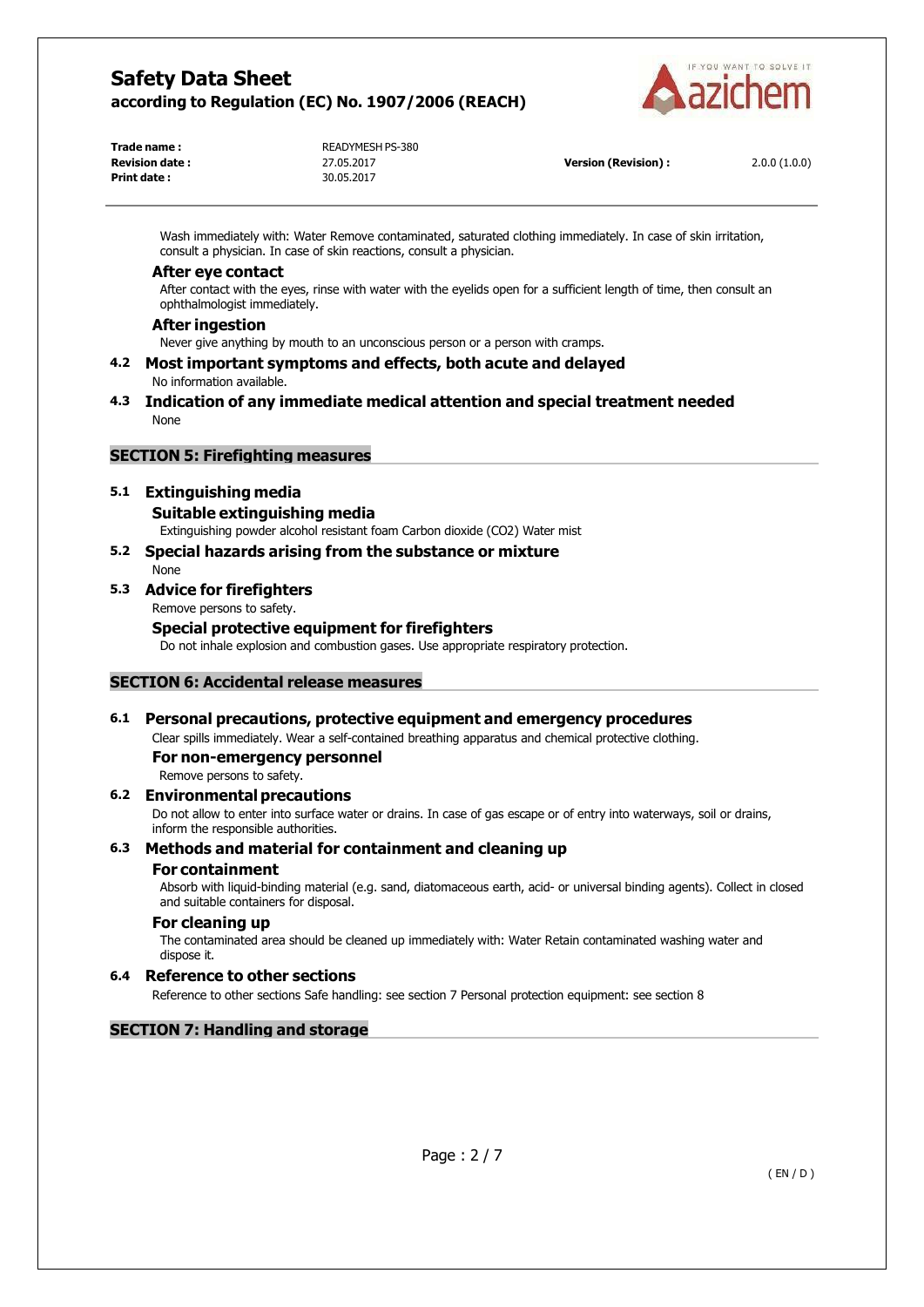

**Print date :** 30.05.2017

**Trade name :**<br> **READYMESH PS-380**<br> **Revision date :** 
27.05.2017

**Version (Revision) :** 2.0.0 (1.0.0)



#### **7.1 Precautions for safe handling Protective measures**

# **Specific requirements or handling rules**

Do not breathe dust. Do not breathe gas/fumes/vapour/spray. See section 8.

### **Advices on general occupational hygiene**

Normal precautions taken when handling chemicals should be observed.

#### **7.2 Conditions for safe storage, including any incompatibilities**

Only use containers specifically approved for the substance/product.

#### **Requirements for storage rooms and vessels**

Keep in a cool, well-ventilated place. Protect against UV-radiation/sunlight Humidity.

**Hints on joint storage Storage class :** 10 **Storage class (TRGS 510) :** 10

## **Keep away from** Store at least 3 metres apart from: Chemicals/products that react together readily

#### **Further information on storage conditions**

Keep container tightly closed and in a well-ventilated place.

# **7.3 Specific end use(s)**

None

### **SECTION 8: Exposure controls/personal protection**

### **8.1 Control parameters**

None

### **8.2 Exposure controls**

### **Appropriate engineering controls**

If local exhaust ventilation is not possible or not sufficient, the entire working area must be ventilated by technical means. If technical exhaust or ventilation measures are not possible or insufficient, respiratory protection must be worn.

# **Personal protection equipment**



When using do not eat, drink, smoke, sniff.

### **Eye/face protection**

**Suitable eye protection** Eye glasses with side protection

# **Skin protection**

## **Hand protection**

Tested protective gloves must be worn

# **SECTION 9: Physical and chemical properties**

Page : 3 / 7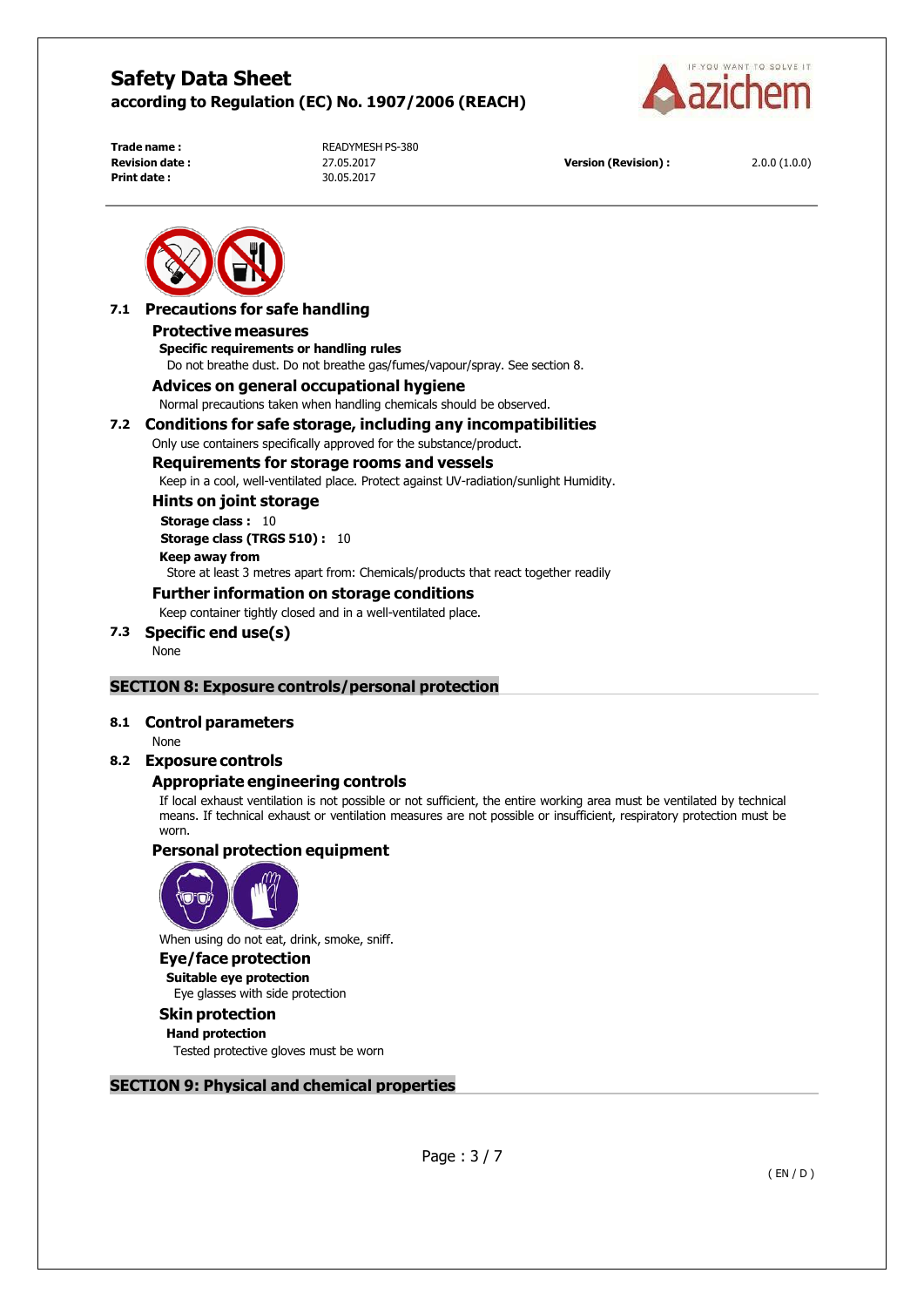

**Print date :** 30.05.2017

**Trade name :**<br> **Revision date :**<br>
27.05.2017

**Version (Revision) :** 2.0.0 (1.0.0)

| <b>Aspect</b>                            |                 |        | fiher              |                   |
|------------------------------------------|-----------------|--------|--------------------|-------------------|
| Colour                                   |                 |        | white              |                   |
| Odour                                    |                 |        | none               |                   |
| Melting point/melting range:             | (1013 hPa)      |        | No data available  |                   |
| <b>Vapour density</b>                    | $($ (air = 1) ) |        | Data not available |                   |
| Initial boiling point and boiling range: | (1013 hPa)      |        | No data available  |                   |
| Decomposition temperature :              |                 |        | No data available  |                   |
| <b>Self flammability</b>                 |                 | $\geq$ | 330-410            | °€                |
| Flash point:                             |                 |        | Data not available |                   |
| Flammability (solid, gas)                |                 |        | Data not available |                   |
| Lower explosion limit :                  |                 |        | No data available  |                   |
| <b>Upper explosion limit:</b>            |                 |        | No data available  |                   |
| <b>Explosive properties</b>              |                 |        | Data not available |                   |
| Density:                                 | (20 °C)         |        | 0.91               | q/cm <sup>3</sup> |
| Density:                                 | (23 °C)         |        | No data available  |                   |
| <b>Water solubility:</b>                 | (20 °C)         |        | insoluble          |                   |
| pH:                                      |                 |        | not applicable     |                   |
| <b>Log Pow</b>                           | (20 °C)         |        | not applicable     |                   |
| <b>Viscosity:</b>                        | (20 °C)         |        | No data available  |                   |
| <b>Viscosity:</b>                        | (23 °C)         |        | No data available  |                   |
| Odour threshold                          |                 |        | Data not available |                   |
| <b>Evaporation rate</b>                  |                 |        | Data not available |                   |
| <b>Maximum VOC content (EC):</b>         |                 |        | <sup>n</sup>       | Wt %              |
| <b>Oxidizing properties</b>              |                 |        | Not oxidising      |                   |

# **SECTION 10: Stability and reactivity**

#### **10.1 Reactivity**

No information available. **10.2 Chemical stability**

# See section 7. No additional measures necessary.

## **10.3 Possibility of hazardous reactions** No information available.

- **10.4 Conditions to avoid** No information available.
- **10.5 Incompatible materials**
- No information available. **10.6 Hazardous decomposition products**

No information available.

### **SECTION 11: Toxicological information**

## **11.1 Information on toxicological effects**

**Acute effects** None **Irritant and corrosive effects Primary irritation to the skin**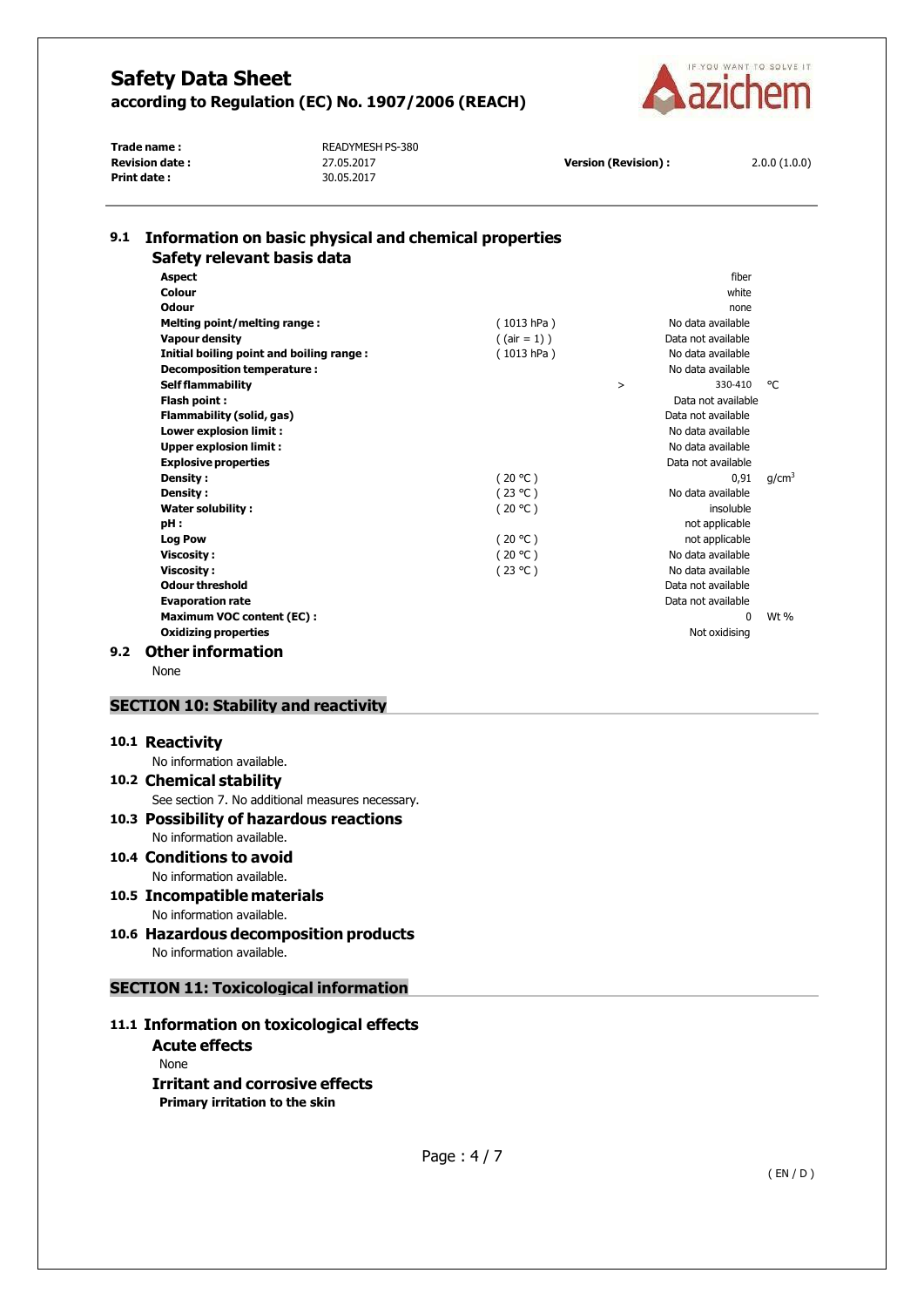

**Print date :** 30.05.2017

**Trade name :**<br> **READYMESH PS-380**<br> **Revision date :** 
27.05.2017

**Version (Revision) :** 2.0.0 (1.0.0)

Not an irritant. **Irritation to eyes** strongly irritant. **Irritation to respiratory tract** Not an irritant. **Sensitisation** No known sensitizing effect.

### **Repeated dose toxicity (subacute, subchronic, chronic)**

There were no chronic effects or effects at low concentrations.

### **CMR effects (carcinogenicity, mutagenicity and toxicity for reproduction)**

The ingredients in this mixture do not meet the criteria for classification as CMR according to CLP.

### **SECTION 12: Ecological information**

Do not allow uncontrolled discharge of product into the environment.

#### **12.1 Toxicity**

No information available.

- **12.2 Persistence and degradability**
- No information available. **12.3 Bioaccumulativepotential**
- No information available.
- **12.4 Mobility in soil** No information available.
- **12.5 Results of PBT and vPvB assessment** No information available.
- **12.6 Other adverse effects** No information available.
- **12.7 Additional ecotoxicological information** None

### **SECTION 13: Disposal considerations**

### **13.1 Waste treatment methods**

# **Product/Packaging disposal**

Dispose according to legislation.

## **SECTION 14: Transport information**

#### **14.1 UN number**

No dangerous good in sense of these transport regulations.

**14.2 UN proper shipping name**

No dangerous good in sense of these transport regulations.

**14.3 Transport hazard class(es)**

No dangerous good in sense of these transport regulations.

#### **14.4 Packing group**

No dangerous good in sense of these transport regulations.

#### **14.5 Environmental hazards**

No dangerous good in sense of these transport regulations.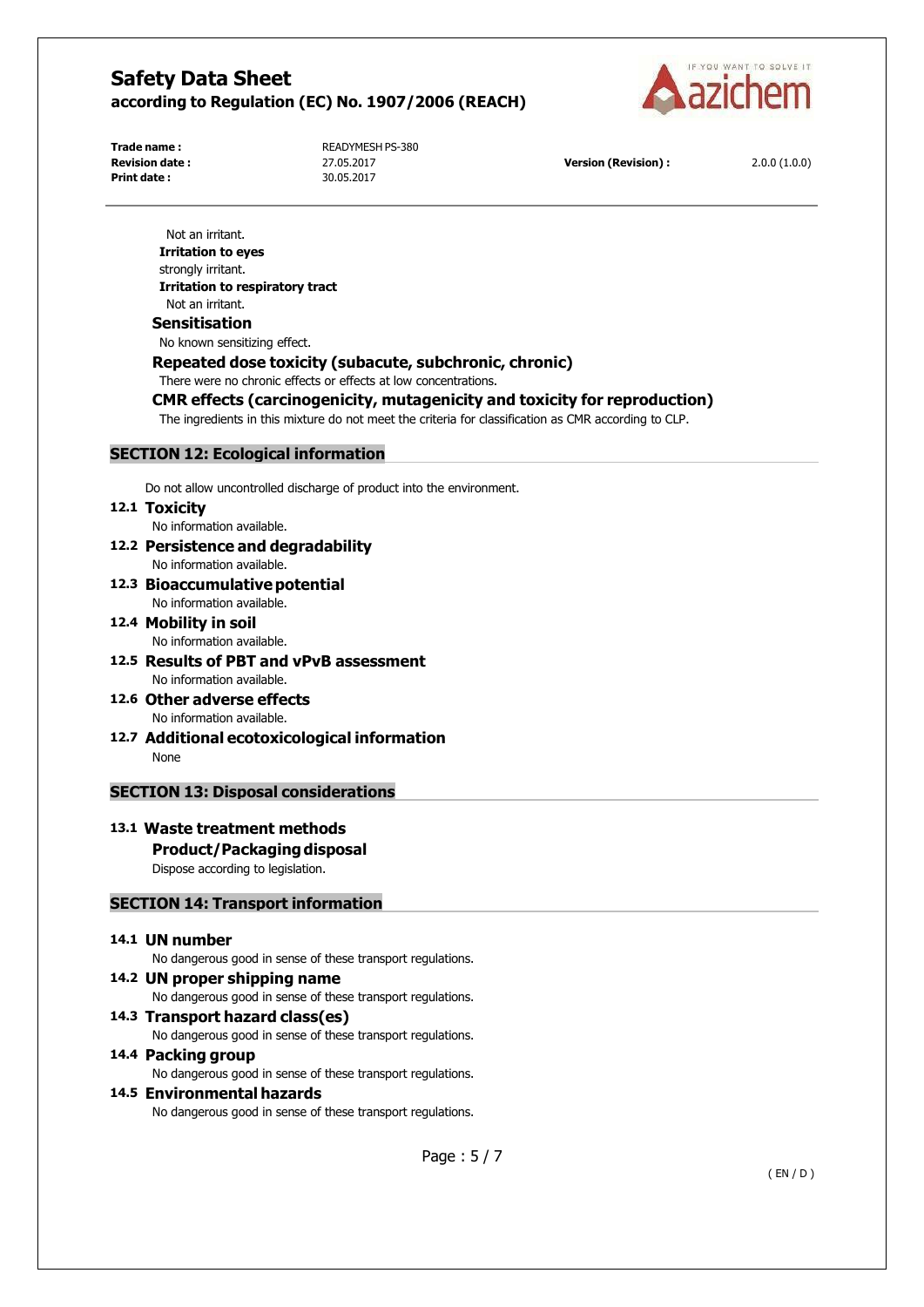

**Print date :** 30.05.2017

**Trade name :**<br> **Revision date :**<br> **Revision date :**<br> **Revision date :**<br> **Revision date :** 

**Revision date :** 27.05.2017 **Version (Revision) :** 2.0.0 (1.0.0)

#### **14.6 Special precautions for user**

None

**14.7 Transport in bulk according to Annex II of Marpol and the IBC Code** not applicable

## **SECTION 15: Regulatory information**

## **15.1 Safety, health and environmental regulations/legislation specific for the substance or mixture**

#### **EU legislation**

Regulation (EC) 1907/2006/CE (REACh). Regulation (EC) No 1272/2008 (CLP). Regulation (EU) 2015/830 requirements for the compilation of safety data sheets. Commission Regulation (EC) No 790/2009/CE (amending, for the purposes of its adaptation to technical and scientific progress (ATP), Regulation (EC) No 1272/2008). Commission Regulation (EU) No 286/2011 (amending, for the purposes of its adaptation to technical and scientific progress (ATP), Regulation (EC) No 1272/2008). Commission Regulation (EU) No 618/2012 (amending, for the purposes of its adaptation to technical and scientific progress (ATP), Regulation (EC) No 1272/2008). Commission Regulation (EU) No 487/2013 (amending, for the purposes of its adaptation to technical and scientific progress (ATP), Regulation (EC) No 1272/2008). Commission Regulation (EU) No 758/2013 (amending, for the purposes of its adaptation to technical and scientific progress (ATP), Regulation (EC) No 1272/2008). Commission Regulation (EU) No 944/2013 (amending, for the purposes of its adaptation to technical and scientific progress (ATP), Regulation (EC) No 1272/2008). Commission Regulation (EU) No 605/2014 (amending, for the purposes of its adaptation to technical and scientific progress (ATP), Regulation (EC) No 1272/2008). Commission Regulation (EU) No 1297/2015 (amending, for the purposes of its adaptation to technical and scientific progress (ATP), Regulation (EC) No 1272/2008).

#### **Other regulations (EU)**

**Regulation (CE) 1907/2006: Substance of very high concern included in the SVHC Candidate List** None

#### **National regulations**

Italy: Legislative Decree 81/2008 (Consolidated Law on protection of health and safety at work), as amended and Directive 2009/161/UE - chemical risk assessment in accordance with Title IX

#### **Water hazard class (WGK)**

Class : nwg (Non-hazardous to water) Classification according to VwVwS

#### **15.2 Chemical safety assessment**

not applicable

### **SECTION 16: Other information**

#### **16.1 Indication of changes**

#### None

#### **16.2 Abbreviations and acronyms**

**LEGENDA:**

| ADR:          | Accord européen relative au transport international des marchandises dangereuses par route (accordo<br>europeo relativo al trasporto internazionale delle merci pericolose su strada) |
|---------------|---------------------------------------------------------------------------------------------------------------------------------------------------------------------------------------|
| ASTM:         | ASTM International, originariamente nota come American Society for Testing and Materials (ASTM)                                                                                       |
| EINECS:       | European Inventory of Existing Commercial Chemical Substances (Registro Europeo delle Sostanze<br>chimiche in Commercio)                                                              |
| EC(0/50/100): | Effective Concentration 0/50/100 (Concentrazione Effettiva Massima per 0/50100% degli Individui)                                                                                      |
| LC(0/50/100): | Lethal Concentration 0/50/100 (Concentrazione Letale per 0/50100% degli Individui)                                                                                                    |
| IC50:         | Inhibitor Concentration 50 (Concentrazione Inibente per il 50% degli Individui)                                                                                                       |
| NOEL:         | No Observed Effect Level (Dose massima senza effetti)                                                                                                                                 |
| NOEC:         | No Observed Effect Concentration (Concentrazione massima senza effetti)                                                                                                               |
| LOEC:         | Lowest Observed Effect Concentration (Concentrazione massima alla quale è possibile evidenziare un<br>effetto)                                                                        |
| DNEL:         | Derived No Effect Level (Dose derivata di non effetto)                                                                                                                                |
|               |                                                                                                                                                                                       |